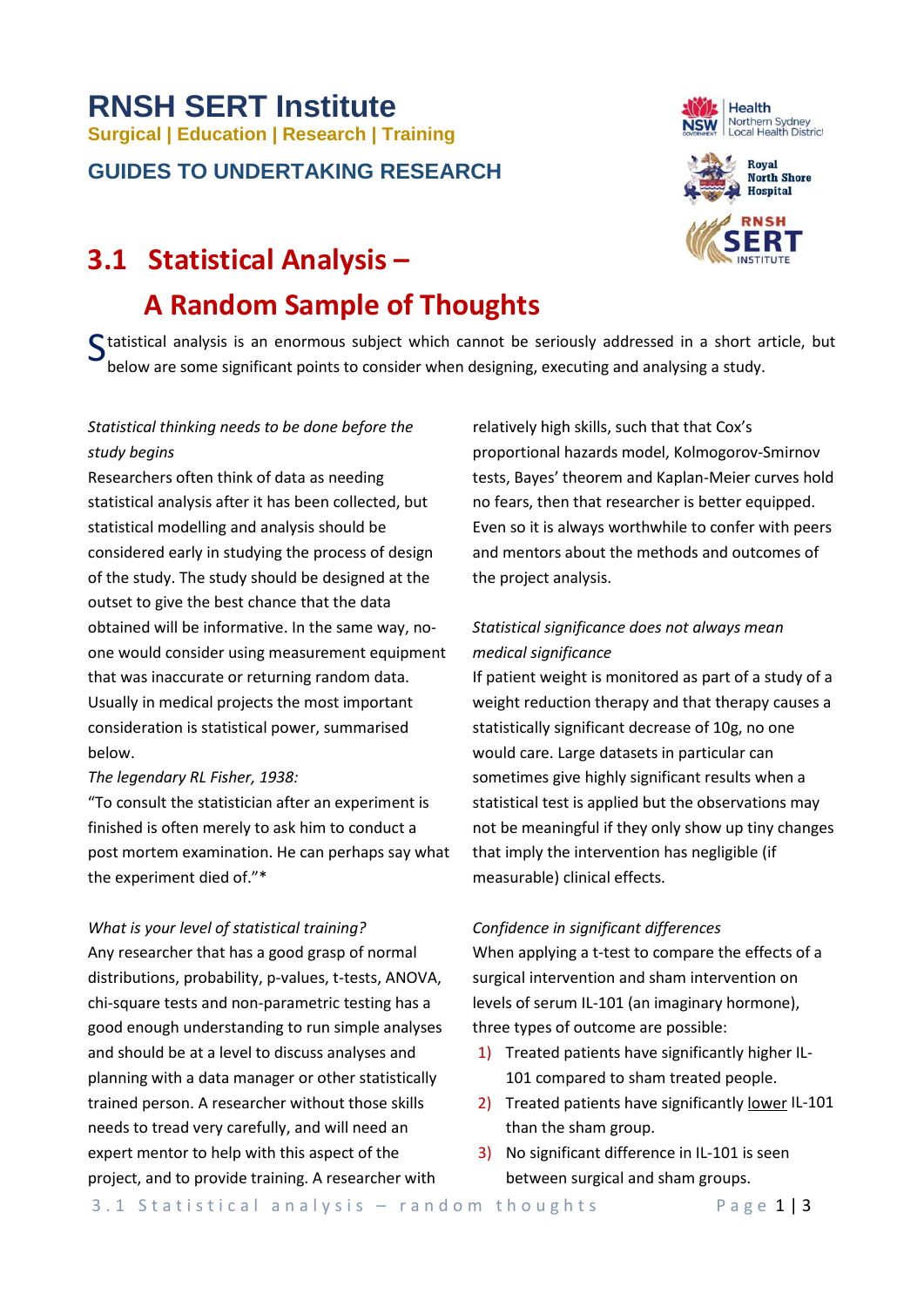In the third outcome mean serum IL-101 levels in the treatment group lie inside a grey zone, the confidence interval, that lies around the mean of the sham operated group. If the treatment group mean lands in that zone it means that either:

- the intervention had *no effect* the apparent difference seen is due to random variation, or
- The effects of the surgery was just *too small to see* because it was swamped by natural variation (a.k.a. noise) in the data.

The latter is a false negative, and means the *power* (or ability of the study to see an effect) may be insufficient, just as a magnifying glass cannot help someone see a single bacterium. We cannot distinguish lack of effect from lack of study power; in the same way if we can't see bacteria we don't know whether that bacterium is truly absent or whether we need better magnification.

# *So a statistically significant result proves an effect exists?*

Evidence for an effect yes, proof not really. When the surgery *does* result in a significantly changed IL-101 level it means there is only *a low probability* that the data (or data more extreme) arose due to random chance –but not impossible. How low the probability is depends the level of rigour needed, but both <0.05 or <0.01 are common. Statistical inference can be a slippery thing; always involving layers of interpretation and depending on the right statistical model and method being used.

*With great power comes great reproducibility* From the above, it follows we can only show a significant difference if the clinical effect is large enough that it is not overwhelmed by the data noise. One way to reduce random data variation or noise is to increase the number of patients measured in the study. If we do that then the surgery effect measurements may escape the grey zone, so that an effect (if it one exists) can be seen. This increase in number of measurements causes an increasing in the '*power'* of the experiment. This is

the power to spot a small but true difference between groups. If a study with high power should avoid the error of claiming an effect when there is none (a false positive) and of failing to spot an effect when there really is one (a false negative).

Power can be estimated by calculation beforehand, and is commonly used to determine the number of patient measurements that will be needed in a study. Sufficient power is required in a study design for research ethics and funding applications. Insufficient power means that the study is a waste of time and of patients' time, hence has ethical and cost implications

#### *The hidden horrors of multiple testing*

When comparing mean values of two groups (say, placebo and a drug treatment) we may perform a significance test, such as a t-test. This give us a pvalue representing the probability that difference between the groups (or a bigger difference) is due to random chance. We conventionally accept a pvalue <0.05 as significant, though 0.01 is more rigorous.

However, if we make two comparisons at the same time (e.g., comparing placebo with drug A and with drug B) and if *both comparisons* give a p-value a smidge below 0.05 then the chance that one or both of the two results is actually due to random chance is about 9.75%, which is no good at all. This is because multiple comparisons mean that p-values must be combined and adjusted so that we are not fooled by a false positive result. A very common method for this is the Bonferroni adjustment.

In sum, multiple comparisons give a very different outcome to single comparison. It is like flipping a coin – the chance of getting a head is 50% with one flip once but flipping 20 times makes it near 100%.

*Torturing the data till it confesses what you want* With large datasets it is possible to perform significance testing on many parameters, and if